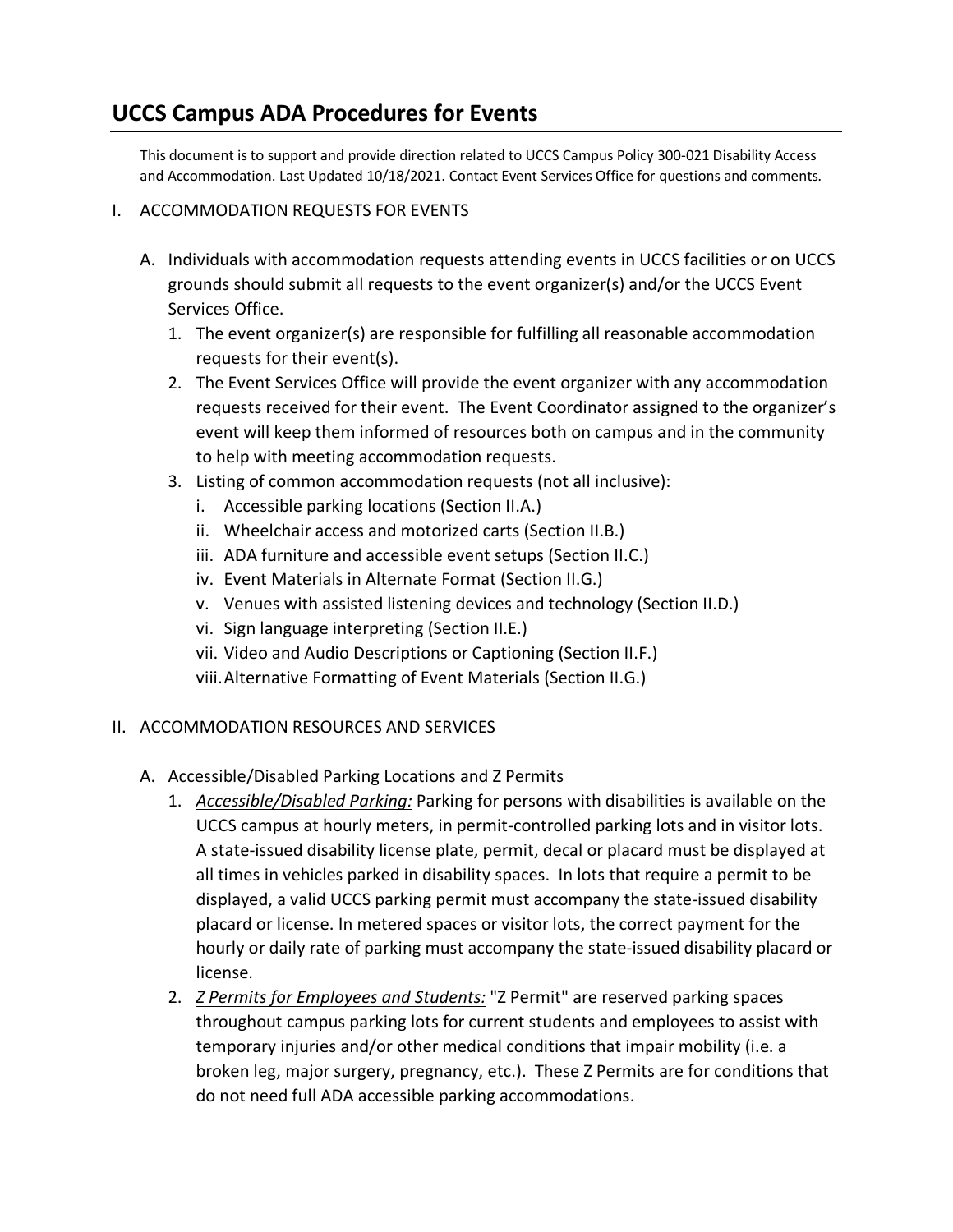- B. Wheelchair Access and Motorized Carts
	- 1. There are no manual wheelchairs for public use at UCCS. Although some departments, such as the Recreation and Wellness Center and the Ent Center for the Arts, may have wheelchairs for use within their building or facility.
	- 2. A limited number of motorized carts are available for check-out for campus visitors, students, faculty and staff at the University Center Information Desk.
		- i. Contact the University Center Information desk for reservations and use of a motorized cart.
		- ii. Reservations for carts are prioritized for students and will be on a first come, first serve basis. However, on occasion, carts may be reserved for special events.
		- iii. Please Note: The motorized carts are larger than a standard wheelchair and may not provide access to all spaces a standard wheelchair has access to on campus.
- C. Venue Setups and ADA Furniture
	- 1. All event setups and venues on campus are required to meet fire code and ADA egress pathway requirements of 36 inches in width at minimum. All staging includes ramps for proper accessibility for those with or without accessible limits. Event Services attempts to always provide at minimum 36 inches of width between tables and chairs when possible. However, due to limited space options for events this is not always possible.
	- 2. Upon reasonable request, Event Services will provide furniture to meet accessible needs. Due to the significant variety of possible needs, specialized furniture specifically made to accommodate certain needs will likely need to be rented at the cost of the event planners or left to the event planner to coordinate.
- D. Assisted Listening Devices and Technology
	- 1. There are two main types of assisted listening technology available on campus.
		- i. *Hearing Loop (audio induction loop):* A hearing loop is a special type of sound system for use by people with hearing aids. The hearing loop provides a magnetic, wireless signal that is picked up by the hearing aid when it is set to 'T' (Telecoil) setting. There should also be devices that work with headphones to allow others without hearing aids.

The hearing loop consists of a microphone to pick up the spoken word; an amplifier which processes the signal which is then sent through the final piece; the loop cable, a wire placed around the perimeter of a specific area i.e. a meeting room, a church, a service counter etc to act as an antenna that radiates the magnetic signal to the hearing aid.

ii. *FM Systems:* FM systems are wireless assistive hearing devices that enhance the use of hearing aids, cochlear implants and assist people who are hard of hearing but do not wear hearing aids, over distance and in noisy environments.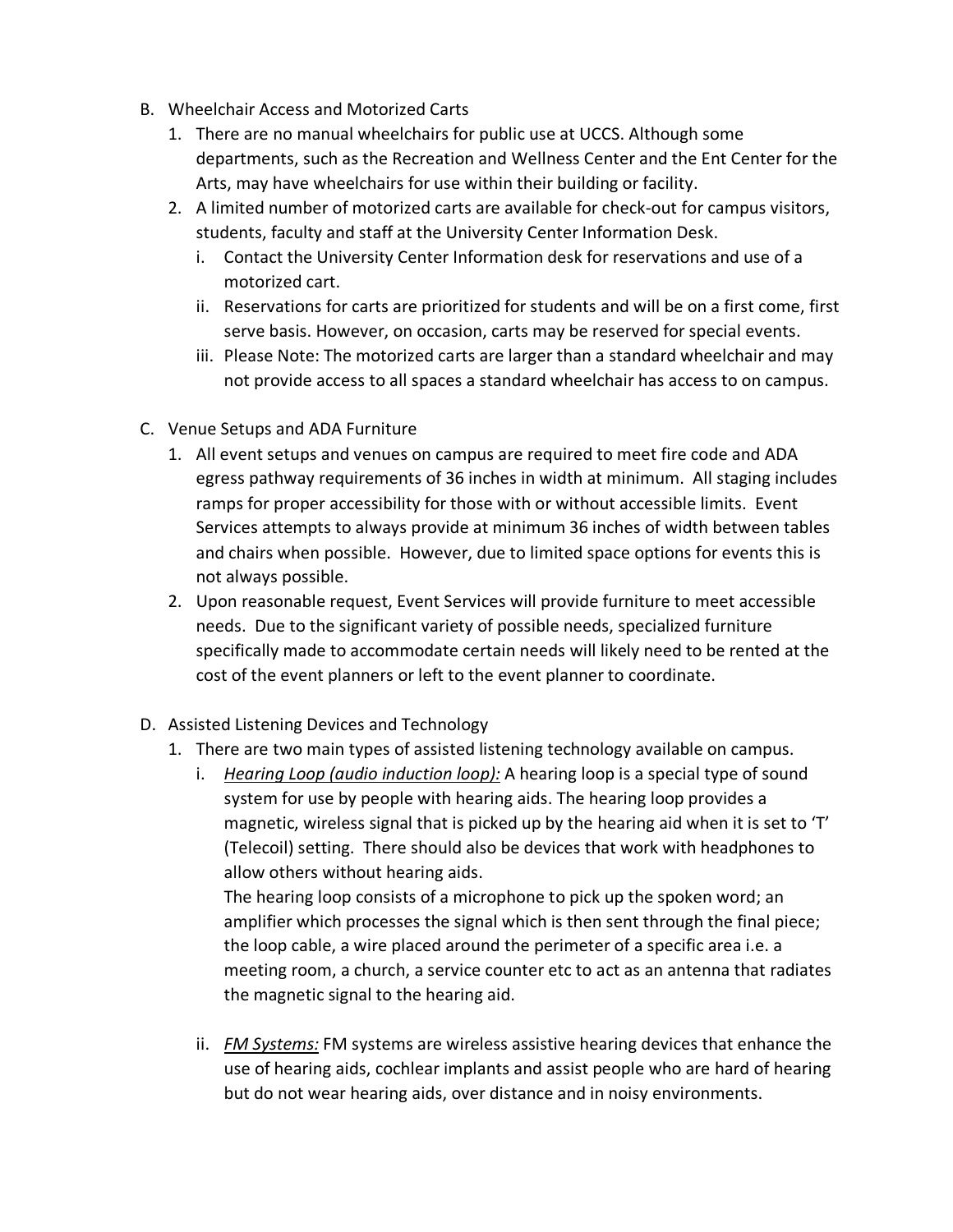A traditional FM System comprises of two main parts – a radio transmitter and radio receiver. The transmitter captures sound via a microphone or direct connection to a sound source and transmits to the receiver.

- 2. Campus Venues with Assisted Listening Technology
	- i. *Centennial Hall:* Room 203 uses a FM system. Receivers must be picked up in advance from the Office of Information Technology Help Desk.
	- *ii. Cucharas Hall: Room* 105 uses a hearing loop Instructor, presenter, or event planner must turn on the system and use the microphone while speaking.
	- iii. *Ent Center for the Arts:* Shockley-Zalaback Theater and Dusty Loo Bon Vivant Theater use a FM system and the Chapman Foundations Recital Hall has a hearing loop. FM receivers may be picked up at the Box Office counter in the lobby.
	- iv. *Recreation and Wellness Center:* ???
	- v. *Hybl Sports Medicine and Performance Center:* Classrooms 225 and 312 use hearing loops.
- E. Sign Language Interpreting Services
	- 1. Campus Coordinated and Sponsored Events
		- i. Faculty and Staff Meetings and Events
			- a. UCCS Human Resources has a University American Sign Language (ASL) Interpreter on staff to provide interpreting services for UCCS faculty and staff.
			- b. Meetings or events must be faculty and staff focused or major events in which faculty and staff are participating. Such events may include, but not be limited to, the following:
				- i. Large Staff Association events
				- ii. Faculty Assembly
				- iii. Chancellor's Forums
				- iv. Convocation
				- v. Commencement (winter and spring)
				- vi. Department specific meetings
			- c. There are no charges to the university department for services provided by the university ASL Interpreter.
			- d. Should the University ASL Interpreter not be available for a faculty staff event, they will make other arrangements to cover the interpreting services and cost will be covered by UCCS Human Resources.
		- ii. Students Meetings and Events
			- a. Individual students can request interpreting services for an event or meeting through Disability Services and/or the Event Services Office. The Event Coordinator will work with Disability Services to meet the request.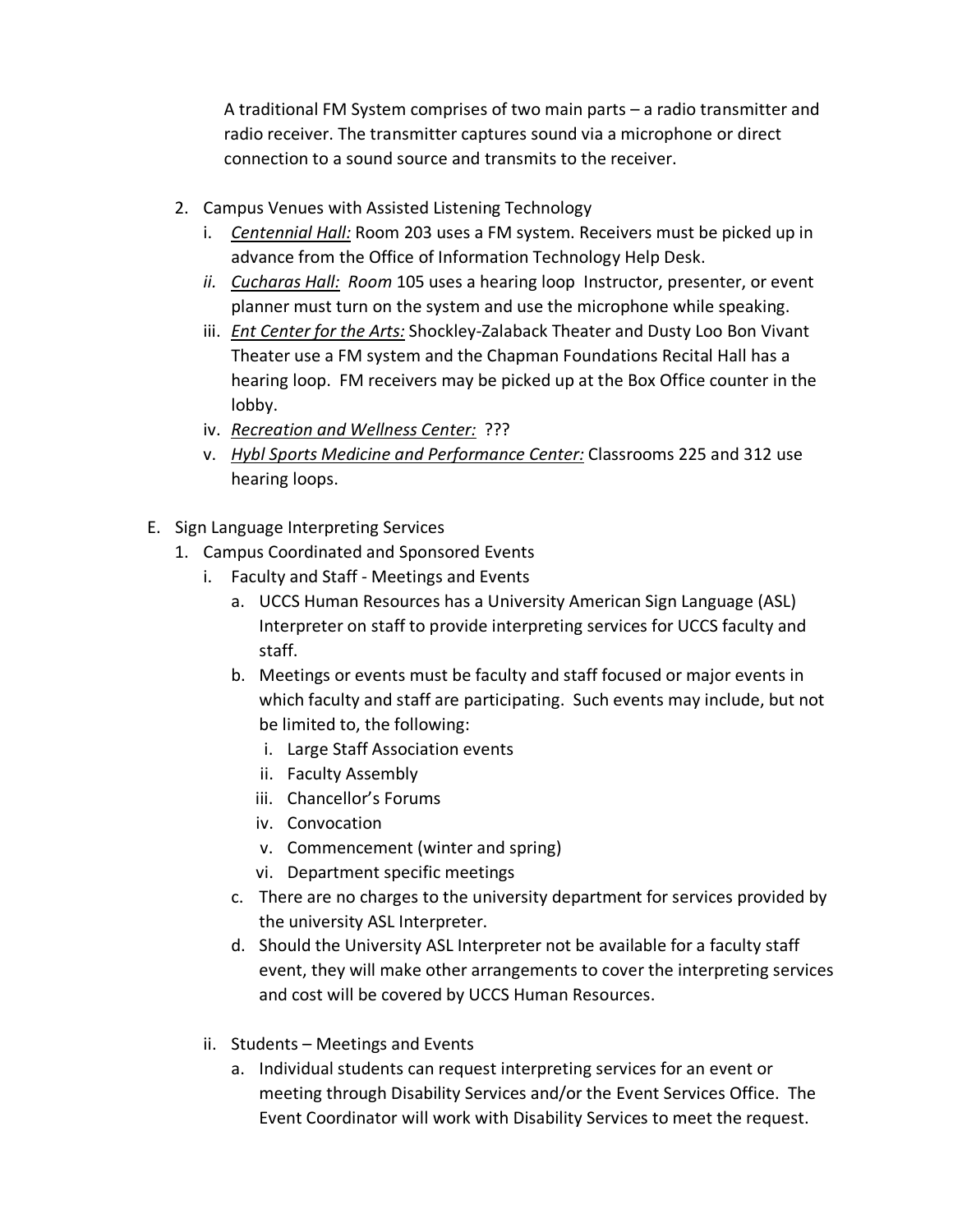- b. Student Clubs and Organizations planning events and meetings with the support of the Event Services Office will need to contract out the interpreting services to a provider in the community. All costs for the contracted services will be charged back to the student club's speedtype.
- 2. Contracted Events and Meetings with External Parties
	- i. The external party licensing University space for an event is required to comply with all regulations and requirements of the Americans with Disabilities Act and to ensure that events and services are accessible to persons with disabilities including American Sign Language interpreting. The Event Services office can arrange ASL interpreting services for a fee.
	- ii. Sign Language Interpreter fees can range from \$42-80/hour with 2 hour minimum, depending on the agency. May require two interpreters depending on length and type of event. See RESOURCE section for local service providers.
- F. Video and Audio Descriptions or Captioning
	- 1. Audio Description

Audio descriptions are required for any videos that are more than just talking heads. Any action-filled videos or film clips may need to have an audio description track available for blind viewers. Available upon request.

2. Captioning

There are two types of Speech to Text Services provided.

- i. **Verbatim**: Nearly every word that is spoken is transcribed into text, including false starts or misspeaks and speaker repetition. [Communication Access](https://www.nad.org/resources/technology/captioning-for-access/communication-access-realtime-translation/)  [Realtime Translation \(](https://www.nad.org/resources/technology/captioning-for-access/communication-access-realtime-translation/)CART) is the system used to provide verbatim transcription services.
- ii. **Meaning-for-Meaning**: This type of system conveys the intended meaning in fewer words and formatted more visually, such as eliminating false starts, misspeaks, or repetition. [C-Print](https://www.rit.edu/ntid/cprint/) and [TypeWell](https://typewell.com/) are two systems that provide meaning-for-meaning transcription.
- 3. Real Time Captioning
	- i. Faculty and Staff Meetings and Events Faculty and staff who qualify and want to request video and real time captioning for an event or meeting should work with the Event Coordinator. The Event Coordinator will work with Human Resources to meet the request for the qualifying individual.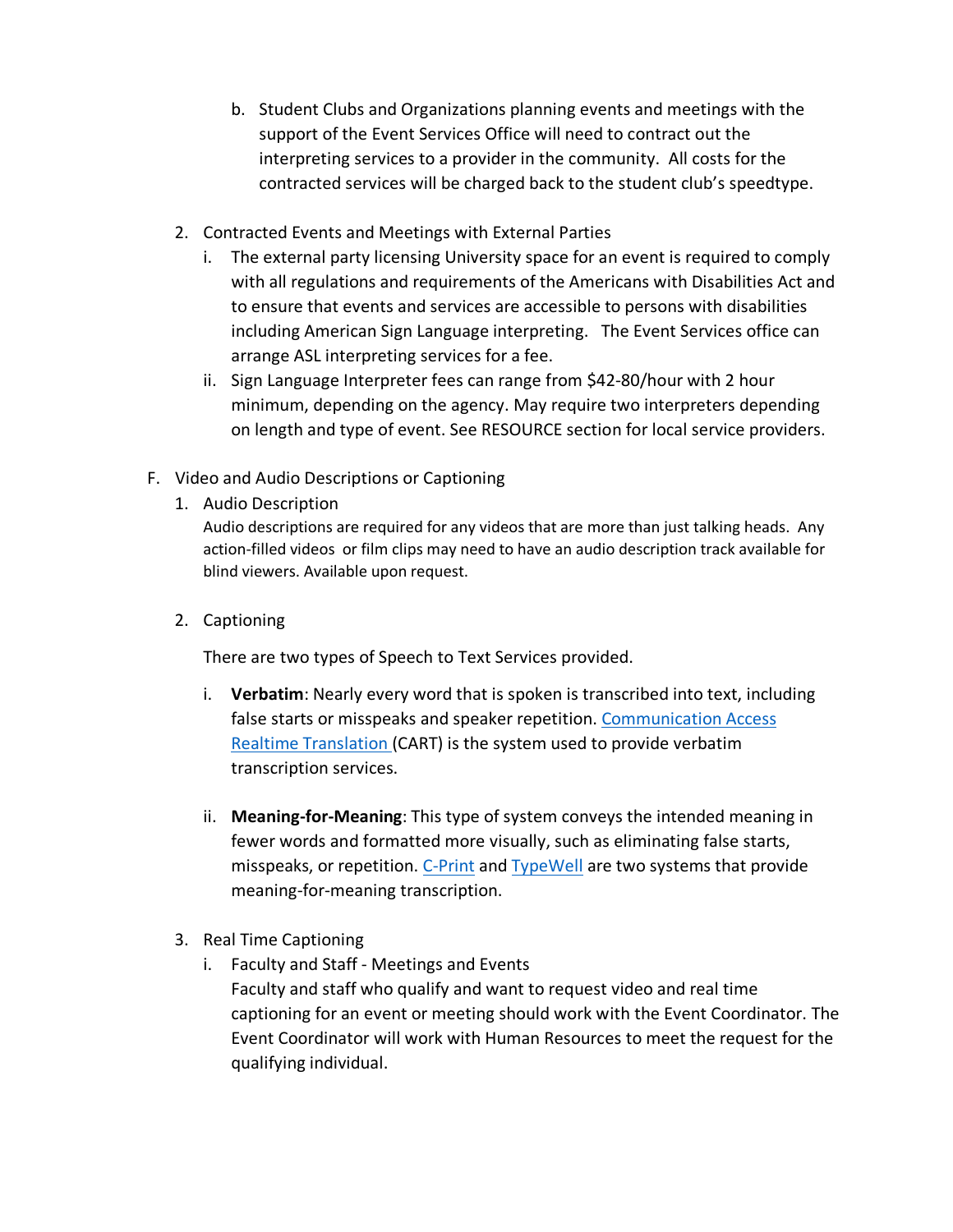- ii. Students Meetings and events
	- a. Individual students who qualify for such accommodation, can request video and real time captioning for an event or meeting through Disability Services or the Event Services Office. The Event Coordinator will work with Disability Services to meet the request for the qualifying individual.
	- b. Student Clubs and Organizations planning events and meetings with the support of the Event Services Office will need to contract out the video and real time captioning services to a provider in the community. All costs for the contracted services will be charged back to the student club's speedtype.
	- c. Closed Captioning
- G. Alternative Formatting of Event Materials
	- 1. Printed documents/posters need to be made accessible by creating a wellstructured digital version as an alternative. At the very least a text-only digital version should be posted in an easily accessible location. The FRC and the Assistive Technology Specialist can assist in training personnel on remediating documents for accessibility.

## III. RESOURCES

- A. Employee Accommodations Contact Human Resources 719-255-8227 hrhelp@uccs.edu
- B. Student Accommodations Contact Disability Services 719-255-3354 dservice@uccs.edu
- C. Accommodations for Campus Guests and Campus or Contracted Events Contact Event Services 719-255-3664 events@uccs.edu
- D. Faculty Support for Class Accommodations Contact Faculty Resource Center 719-255-4872 frc@uccs.edu